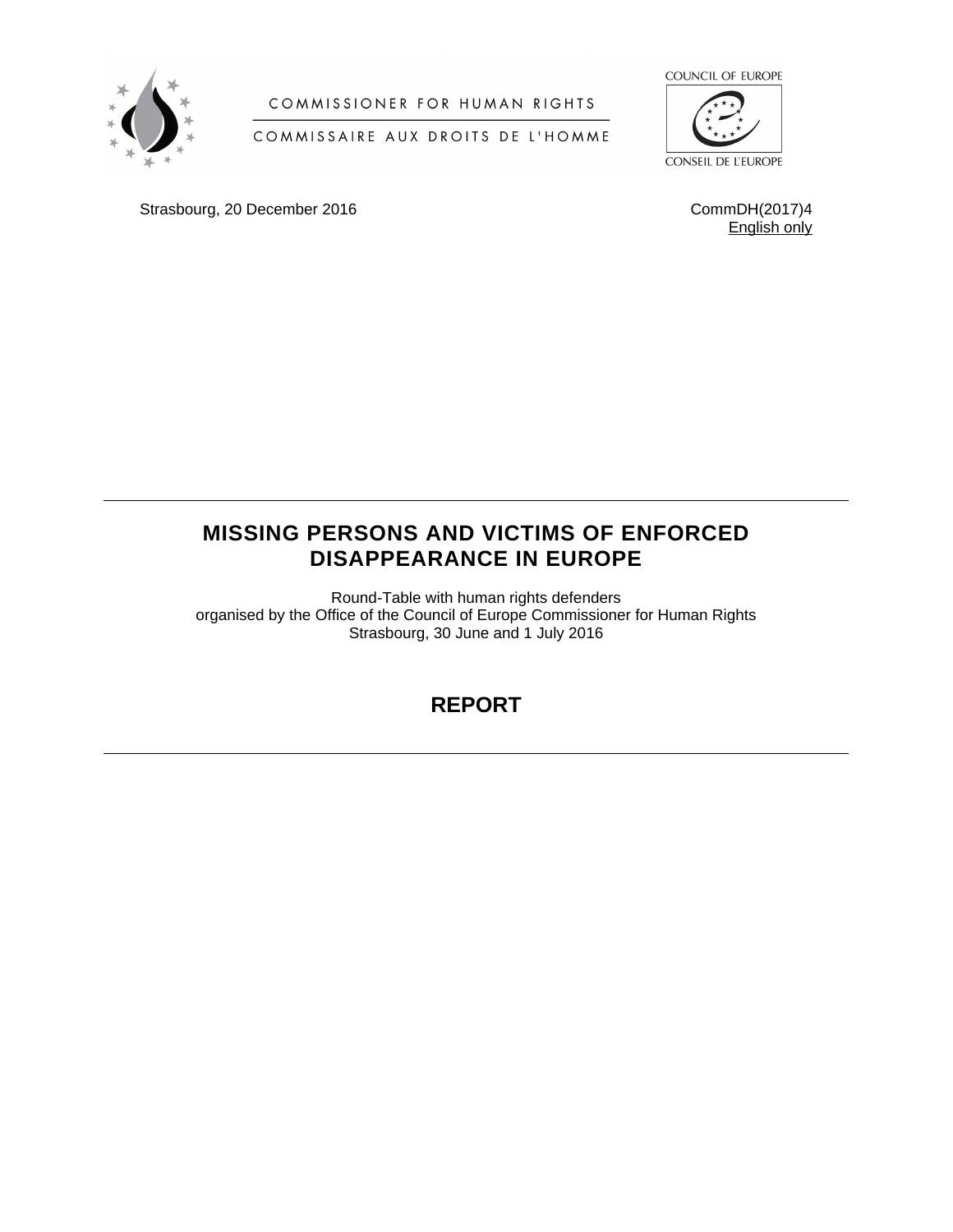## **Introduction**

- 1. The Council of Europe Commissioner for Human Rights (the Commissioner) actively supports the work of human rights defenders, including those who are at risk, and promotes the development of an environment conducive to their work.<sup>1</sup> The protection of human rights defenders, especially those working in difficult situations, remains a major issue in the Council of Europe area. Human rights organisations and defenders are key partners of the Commissioner.
- 2. The Commissioner regularly raises issues related to human rights defenders, including concerns about restrictions and obstacles to their work, in his country and thematic work, as well as through third party interventions before the European Court of Human Rights (the Strasbourg Court).
- 3. Since 2008 the Commissioner has met annually with different groups of human rights defenders from the Council of Europe area in a round-table format. From 2012 several thematic consultations have taken place. Events on [post-war justice and durable peace in the former Yugoslavia](https://wcd.coe.int/ViewDoc.jsp?id=1998891) (2012); [the protection of migrant rights in Europe](https://wcd.coe.int/com.instranet.InstraServlet?command=com.instranet.CmdBlobGet&InstranetImage=2341138&SecMode=1&DocId=2049674&Usage=2) (2012); [human rights and the security sector](https://wcd.coe.int/com.instranet.InstraServlet?command=com.instranet.CmdBlobGet&InstranetImage=2401972&SecMode=1&DocId=2085570&Usage=2) (2013); and [women's rights and gender equality in Europe](https://wcd.coe.int/ViewDoc.jsp?p=&Ref=CommDH(2016)15&Language=lanEnglish&direct=true) (2015) gathered human rights defenders with relevant thematic expertise. These round-tables resulted in fruitful discussions and helped develop the Commissioner's country and thematic work in the given areas and improve the support given by his Office to human rights defenders.
- 4. The Office of the Commissioner organised a round-table with human rights defenders on the topic of missing persons and victims of enforced disappearance in Europe on 30 June and 1 July 2016 in Strasbourg. The Commissioner has long focused on transitional justice and human rights protection in his country and thematic work.<sup>2</sup> He has placed particular emphasis on the fight against impunity for serious human rights violations, including enforced disappearances, and on the rights of victims of those crimes, missing persons, the human rights of forcibly displaced persons, institutional reforms to ensure non-repetition and truth-seeking. These issues were addressed in some of the Commissioner's reports, such as those on Croatia, "the former Yugoslav Republic of Macedonia", Montenegro, Serbia, and Ukraine.<sup>3</sup>
- 5. In his 2014 Human Rights Comment on missing persons,<sup>4</sup> the Commissioner recalled that thousands of persons remain missing in Europe decades after the demise of dictatorships and the end of armed conflicts. The lack of political will, limited national capacity in this context, including the lack of qualified forensic experts in the countries concerned, and the lack of co-operation between former rival parties are among the reasons for the slow progress in establishing the fate of missing persons and victims of enforced disappearance in Europe. The Commissioner moreover underlined that human rights defenders and lawyers working on enforced disappearances are often the targets of threats, intimidation and reprisals. In his 2015 Human Rights Comment "Armenian-Turkish reconnections and human rights", the Commissioner recalled the importance of dealing with past massive human rights violations and pointed to the important role of civil society in this context.<sup>5</sup>
- 6. The round-table gathered human rights defenders from over 20 countries of the Council of Europe area, the UN Special Rapporteur on the situation of human rights defenders, Michel Forst, and a

<sup>&</sup>lt;sup>1</sup> For more information, visit the Commissioner's [webpage](http://www.coe.int/en/web/commissioner/human-rights-defenders) dedicated to human rights defenders.

<sup>&</sup>lt;sup>2</sup> For more information, see the [webpage](http://www.coe.int/en/web/commissioner/thematic-work/transitional-justice) of the Commissioner on transitional justice.

<sup>&</sup>lt;sup>3</sup> [Report](http://www.coe.int/en/web/commissioner/country-report/croatia/-/asset_publisher/sXGrjjNkyRV2/content/croatia-should-eliminate-shortcomings-in-transitional-justice-immigration-and-media-freedom?inheritRedirect=false&redirect=http%3A%2F%2Fwww.coe.int%2Fen%2Fweb%2Fcommissioner%2Fcountry-report%2Fcroatia%3Fp_p_id%3D101_INSTANCE_sXGrjjNkyRV2%26p_p_lifecycle%3D0%26p_p_state%3Dnormal%26p_p_mode%3Dview%26p_p_col_id%3Dcolumn-1%26p_p_col_pos%3D1%26p_p_col_count%3D2) by Nils Muižnieks, Council of Europe Commissioner for Human Rights, following his visit to Croatia from 25 to 29 April 2016. [Report](http://www.coe.int/en/web/commissioner/country-report/serbia/-/asset_publisher/mLRlkOZweJs0/content/serbia-impunity-for-war-crimes-discrimination-and-lack-of-media-freedom-hamper-human-rights-progress?inheritRedirect=false&redirect=http%3A%2F%2Fwww.coe.int%2Fen%2Fweb%2Fcommissioner%2Fcountry-report%2Fserbia%3Fp_p_id%3D101_INSTANCE_mLRlkOZweJs0%26p_p_lifecycle%3D0%26p_p_state%3Dnormal%26p_p_mode%3Dview%26p_p_col_id%3Dcolumn-1%26p_p_col_pos%3D1%26p_p_col_count%3D2) by Nils Muižnieks, Council of Europe Commissioner for Human Rights, following his visit to Serbia from 16 to 20 March 2015. [Report](https://rm.coe.int/CoERMPublicCommonSearchServices/DisplayDCTMContent?documentId=09000016806db8a1) by Nils Muižnieks, Council of Europe Commissioner for Human Rights, following his visit to "the former Yugoslav Republic of Macedonia" from to 26 to 29 November 2012. [Report](https://rm.coe.int/CoERMPublicCommonSearchServices/DisplayDCTMContent?documentId=09000016806db860) by Nils Muižnieks, Council of Europe Commissioner for Human Rights, following his visit to Montenegro from 17 to 20 March 2014. [Report](http://www.coe.int/en/web/commissioner/-/eastern-ukraine-urgent-need-to-guarantee-freedom-of-movement-and-humanitarian-access?inheritRedirect=true&redirect=%2Fen%2Fweb%2Fcommissioner%2Fcountry-report%2Fukraine) by Nils Muižnieks, Council of Europe Commissioner for Human Rights, following his visit to Ukraine from 29 June to 3 July 2015 and [Report](http://www.coe.int/en/web/commissioner/-/to-prevent-further-human-suffering-in-the-east-of-ukraine-the-rule-of-law-has-to-be-re-established?inheritRedirect=true&redirect=%2Fen%2Fweb%2Fcommissioner%2Fcountry-report%2Fukraine) following the Commissioner's visit to Ukraine from 21 to 25 March 2016.

<sup>&</sup>lt;sup>4</sup> ["Missing persons: the truth is yet to be told",](http://www.coe.int/en/web/commissioner/-/missing-persons-in-europe-the-truth-is-yet-to-be-told?inheritRedirect=true&redirect=%2Fen%2Fweb%2Fcommissioner%2Fthematic-work%2Ftransitional-justice) Human Rights Comment of the Commissioner, 28 August 2014.

<sup>&</sup>lt;sup>5</sup> <u>["Armenian-Turkish reconnections and human rights"](http://www.coe.int/en/web/commissioner/country-monitoring-armenia/-/asset_publisher/zH7uKF3Azc4O/content/armenian-turkish-reconnections-and-human-rights?inheritRedirect=false&redirect=http%3A%2F%2Fwww.coe.int%2Fen%2Fweb%2Fcommissioner%2Fcountry-monitoring-armenia%3Fp_p_id%3D101_INSTANCE_zH7uKF3Azc4O%26p_p_lifecycle%3D0%26p_p_state%3Dnormal%26p_p_mode%3Dview%26p_p_col_id%3Dcolumn-1%26p_p_col_pos%3D1%26p_p_col_count%3D2)</u>, Human Rights Comment of the Commissioner, 17 April 2015.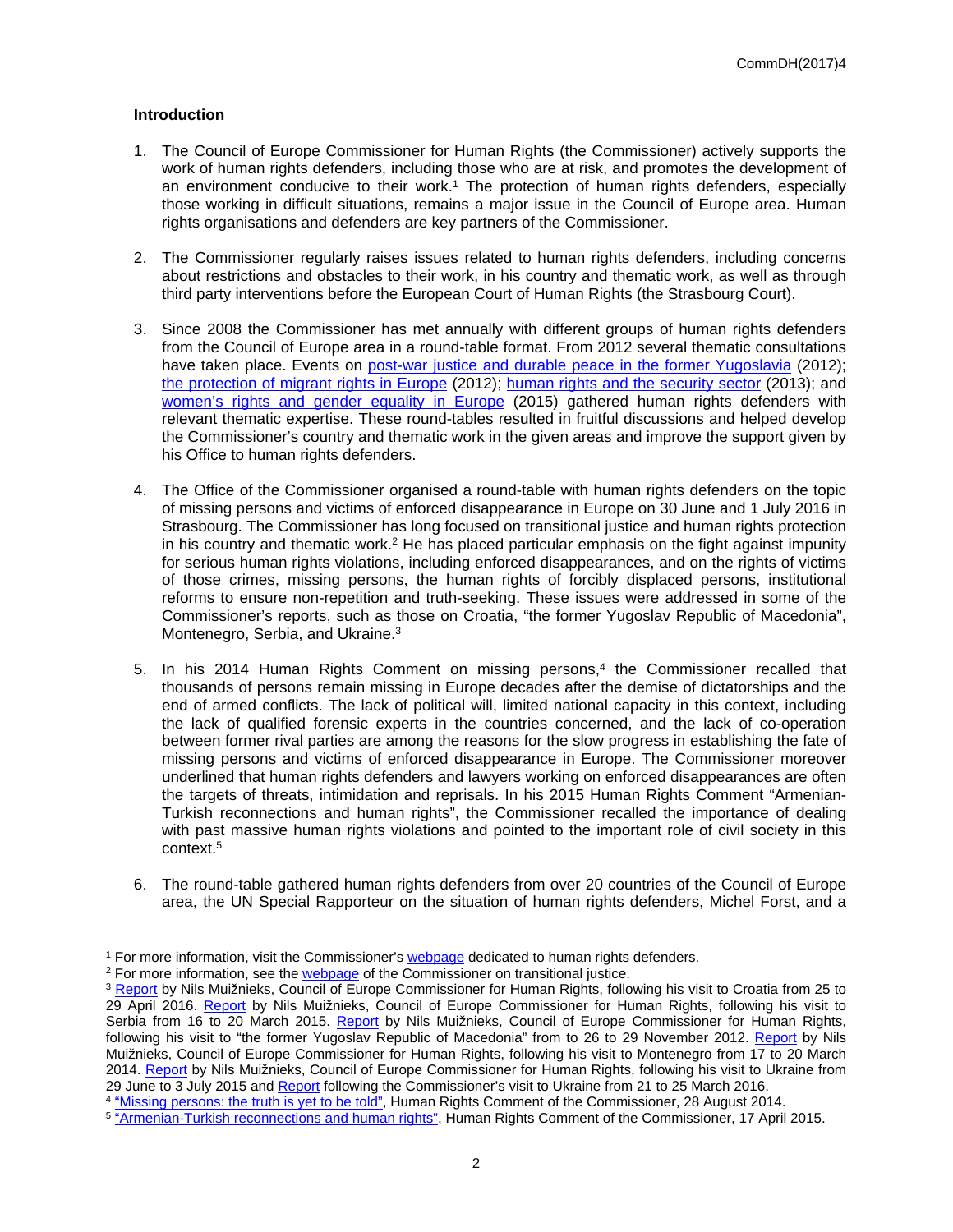member of the UN Working Group on Enforced or Involuntary Disappearances (WGEID), Henrikas Mickevičius, as well as Council of Europe representatives.

- 7. The objective of this round-table was to further discuss and promote the recommendations contained in the Commissioner's [Issue Paper](https://wcd.coe.int/com.instranet.InstraServlet?command=com.instranet.CmdBlobGet&InstranetImage=2933563&SecMode=1&DocId=2376300&Usage=2) published in March 2016 on Missing persons and victims of enforced disappearance in Europe. It also provided an opportunity to the participants to exchange additional information on the situation in European countries affected by these issues and of human rights defenders working on transitional justice processes. The discussions aimed to identify ways to enhance the fulfilment of state obligations in relation to missing persons and victims of enforced disappearance, as well as to improve the working environment for human rights defenders active in this field.
- 8. The discussions focused on the following themes: establishing the truth; eradicating impunity and ensuring reparation for the victims; the situation of human rights defenders working on issues related to missing persons, enforced disappearances and transitional justice. The present report constitutes a concise summary of the trends and proposals identified during the discussions in relation to these themes.
- 9. The discussions were aimed at helping the Commissioner to further develop his work on transitional justice and to support human rights defenders, in particular those in a difficult situation. The Commissioner wishes to express his sincere gratitude to the participants of this round-table for their valuable contributions to the debate.

## **I. Establishing the truth**

- 10. Establishing the truth about serious human rights violations, including cases of missing persons and enforced disappearances, as well as recognising and remembering them, is essential for achieving lasting peace and reconciliation in a cohesive and pluralistic democratic society. It is illusory to think that these violations will fall into oblivion, especially if no effort is made to face abuses. Dealing with the past is not a task for the criminal justice system alone (i.e. retributive justice). The healing process also goes through restorative approaches. Working with the victims and survivors from all communities is part of it.
- 11. In Europe, thousands of cases of missing persons and enforced disappearance remain unresolved, perpetuating the suffering of their loved ones, which is passed on from one generation to another. These cases are thus not an issue of the past, irrespective of when they occurred.

## *Domestic legal and institutional frameworks*

- 12. Several Council of Europe member states have not as yet ratified the [International Convention for](http://www.ohchr.org/EN/HRBodies/CED/Pages/ConventionCED.aspx)  [the Protection of All Persons from Enforced Disappearance](http://www.ohchr.org/EN/HRBodies/CED/Pages/ConventionCED.aspx) ("the Convention").As of January 2017, only fifteen Council of Europe member states have recognised the competence of the Committee on Enforced Disappearances to receive and examine individual and inter-state complaints. Moreover, those states which are party to the Convention have not always aligned their national legislation and practice with the Convention. Participants highlighted the lack of adequate legal provisions regulating the situation and status of missing and forcibly disappeared persons and their relatives in many European countries. For example, relatives are compelled to declare the death of missing or forcibly disappeared persons whose fate is not yet clarified in order to be able to enjoy their rights, such as those related to inheritance and social welfare. This often proves to be very traumatising for the relatives, as they sometimes feel they are being forced "to kill" their loved ones.
- 13. Existing legal provisions related to forcibly disappeared and missing persons appear to lack effectiveness. For example, in Bosnia and Herzegovina, the Law on Missing Persons has not been adequately implemented in practice, notably as regards the establishment of the Fund for Support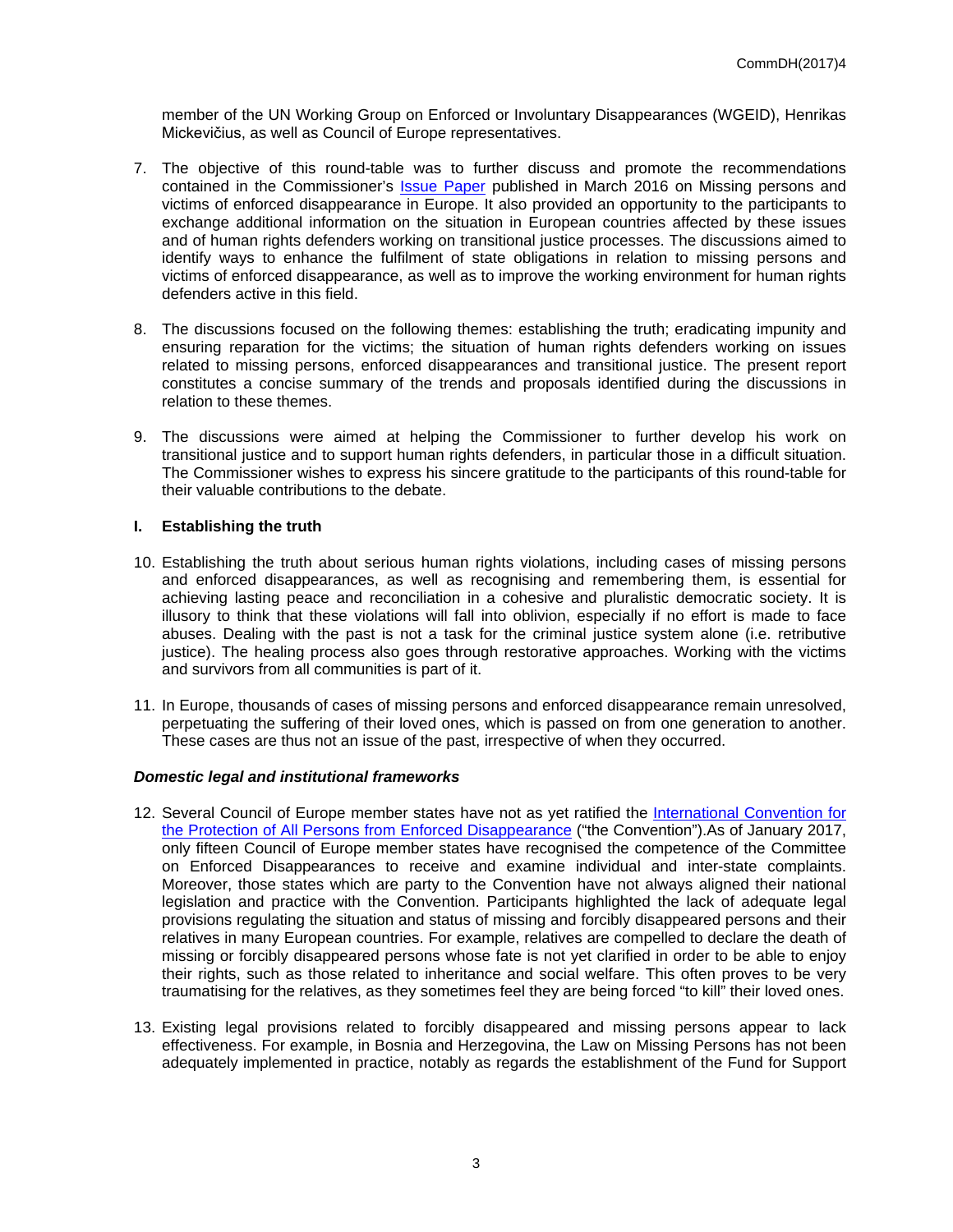to the Families of Missing Persons envisaged by that law. While the law in Kosovo<sup>\*</sup> concerning missing persons applies to those who were killed from 1 January 1998 to 31 December 2000, families of those persons who went missing after June 1999 (mostly members of non-majority communities) and whose remains were identified and handed over to the family are not entitled to reparation, due to the fact that they are no longer regarded as "missing" but "killed", and another law on killed civilians recognises as victims only those killed from 1 January to 20 June 1999. A participant suggested that it might be better to have legal provisions concerning missing and forcibly disappeared persons and their relatives included under different pieces of legislation, rather than having a unique law which may suffer lack of implementation as a whole. In fact, an effective, comprehensive and harmonised legal framework to deal with enforced disappearances requires that provisions are adopted at least in criminal, civil, family and administrative law.

- 14. Participants pointed to the inadequate codification of the crime of enforced disappearance in national legislation. When Council of Europe member states codify it as such, the definition does not always reflect the complexity of the crime.<sup>6</sup> In a number of states, acts of enforced disappearance are qualified as kidnapping, illegal deprivation of liberty or trafficking in persons. While any of those offences may form part of an enforced disappearance, none of them alone is sufficient to cover all the elements of an enforced disappearance. Certain other states have taken the positive step of including the notion of "enforced disappearance" in national legislation and codifying it as part of a crime against humanity; however, this applies only to acts committed as part of a deliberate widespread or systematic attack against a civilian population and as such is an unduly restrictive approach, leaving many acts outside the scope of the legislation concerned and the jurisdiction of the national courts. Some participants raised cases of persons who were forcibly disappeared and then exchanged against other detainees in the framework of the conflict in Ukraine, stressing that these persons should be considered as victims of enforced disappearance.
- 15. It was assessed that the work and effectiveness of national bodies competent on matters related to missing persons, when they exist, were negatively affected by political considerations, lack of resources and insufficient cooperation with civil society actors, including human rights defenders and associations of families of missing persons. In Ukraine, the Commissioner recommended the establishment of an independent and impartial mechanism for the search of missing persons composed of representatives of all sides to the conflict.<sup>7</sup>
- 16. In Europe, there are very few instances of national or regional truth commissions. Most of the attempts took place in the countries of the former Yugoslavia following wars that erupted in the 1990's. Several participants referred to the important work of the RECOM initiative (initiative aiming to establish a regional commission for the establishment of facts about war crimes and other serious human rights violations committed in the former Yugoslavia from January 1, 1991 to December 31, 2001), which was established by civil society actors and is now in need of states' support. Finally, it was also stressed that very few countries in Europe recognise the right to the truth in relation to disappeared and missing persons, which is widely recognised in international  $law.<sup>8</sup>$

#### *Search for and exhumation of missing persons and victims of enforced disappearance*

17. During the discussion it was stressed that slow progress was made in these fields, also due to the fact that it depends on governments' political agendas. Bosnia and Herzegovina stands out as the most effective example in this respect, considering that about 70% of missing persons has been accounted for so far. More means and resources should be dedicated to search, exhumation and

All reference to Kosovo, whether to the territory, institutions or population, shall be understood in full compliance with United Nations Security Council Resolution 1244 (1999) and without prejudice to the status of Kosovo.

<sup>6</sup> See also the [Report](https://documents-dds-ny.un.org/doc/UNDOC/GEN/G10/179/54/PDF/G1017954.pdf?OpenElement) of the UN Working Group on Enforced or Involuntary Disappearances, Best practices on enforced disappearances in domestic criminal legislation, A/HRC/16/48/Add.3, 28 December 2010.

<sup>&</sup>lt;sup>7</sup> [Report](http://www.coe.int/en/web/commissioner/-/to-prevent-further-human-suffering-in-the-east-of-ukraine-the-rule-of-law-has-to-be-re-established?inheritRedirect=true&redirect=%2Fen%2Fweb%2Fcommissioner%2Fcountry-report%2Fukraine) following the Commissioner's visit to Ukraine from 21 to 25 March 2016, paragraph 44.

<sup>&</sup>lt;sup>8</sup> See the [General Comment](http://www.ohchr.org/Documents/Issues/Disappearances/GC-right_to_the_truth.pdf) on the Right to truth in relation to enforced disappearances, UN Working Group on Enforced or Involuntary Disappearances, 2010.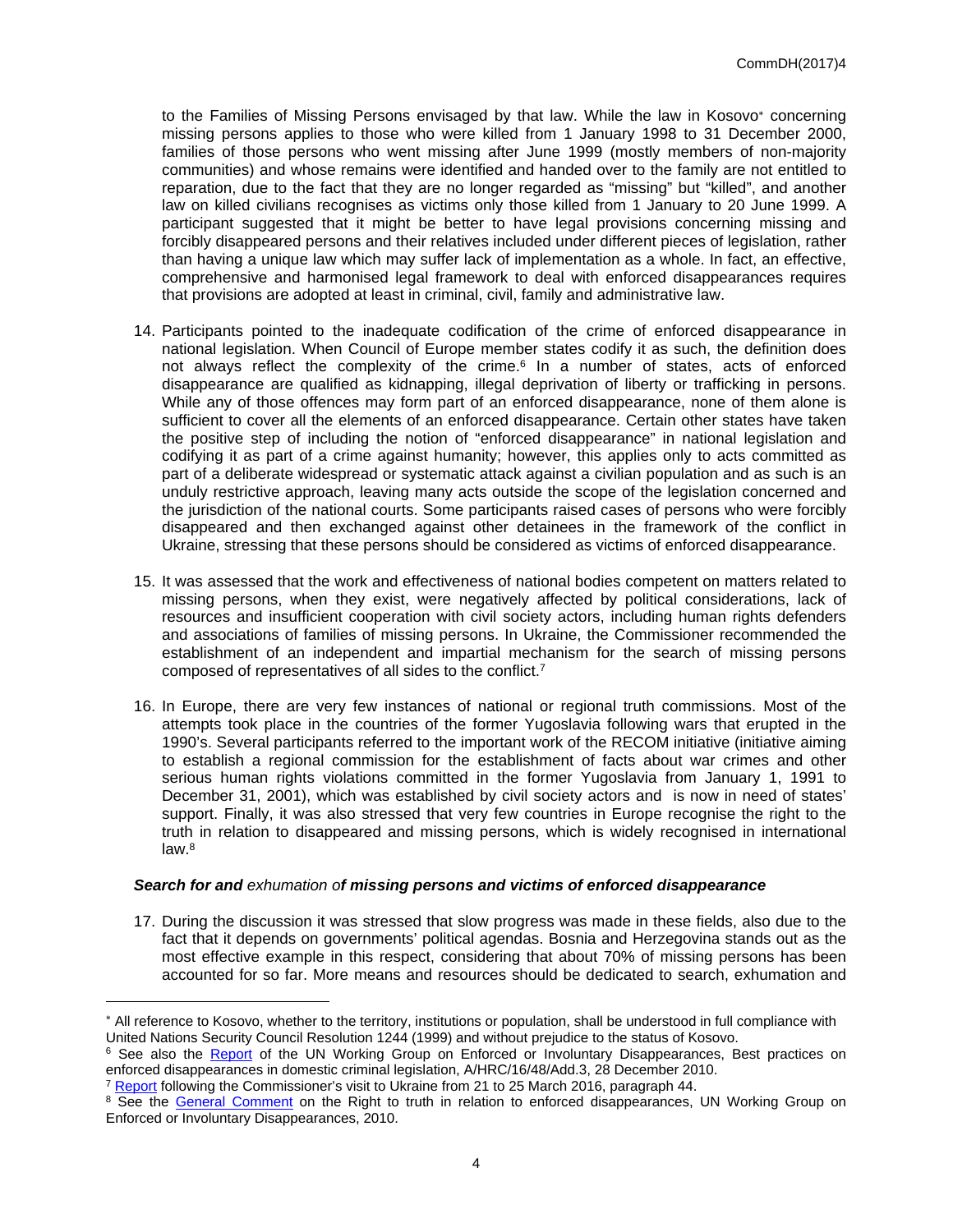identification processes, including from local and regional authorities. Indeed, in Spain, for example, regional entities started only in the 2000's to be actively involved in the location of mass graves, as well as exhumation and identification of bodies of civil war and dictatorship victims. Some participants mentioned that these processes, such as DNA identification, can be flawed at times.

- 18. Search, exhumation and identification may have a criminal aspect as they can provide evidence in criminal proceedings in cases of enforced disappearance. However, several participants reported that even in cases where mass graves have been located and bodies of missing and forcibly disappeared persons have been identified and handed over to their relatives, investigations have not taken place and perpetrators have not been sanctioned (see Section 2).
- 19. The opening of archives is an important element in locating mass graves and searching for forcibly disappeared and missing persons. However, this aspect remains problematic in a number of states, such as Serbia and Cyprus. However, this aspect remains problematic as regards enforced disappearances and persons who went missing in certain states, such as Serbia and Cyprus. In the latter case, the archives which would need to be opened are in Turkey.

## *Proposals identified during the discussion*

- 20. Clarifying the fate of missing persons and victims of enforced disappearance should be a matter of priority for the governments concerned, especially considering that this task is increasingly difficult with the passing of time. The involvement of international and European intergovernmental actors, including the European Union and the Council of Europe, is crucial for advancing transitional justice issues, including by providing assistance to the states concerned. Inter-state cooperation to effectively solve cases of missing persons and enforced disappearance must be encouraged; in particular, there should be mutual information-sharing and assistance to victims.
- 21. Enforced disappearance should be codified by all Council of Europe member states as a separate continuous criminal offence in national law. Those who have not ratified the UN Convention for the Protection of All Persons from Enforced Disappearance should do so without delay. Member states should expressly recognise the competence of the Committee on Enforced Disappearances to receive and examine individual and inter-state complaints pursuant to Articles 31 and 32 of the Convention.
- 22. States should support the establishment of effective and independent national or regional truthseeking initiatives. As to existing initiatives, countries of the former Yugoslavia should take ownership of RECOM. States are urged to ensure that information held in state and military archives on missing persons and victims of enforced disappearance is properly assembled and made accessible to the public. In this regard, all member states should ratify the Council of Europe Convention on Access to Official Documents.
- 23. A system of reporting cases of missing persons and enforced disappearance and of verification of such reports could usefully be established at national level.
- 24. The search for gravesite locations (including mass graves)and exhumation of remains is a matter of first priority. This requires close cooperation between various actors, including families of the victims, local communities, judicial and law enforcement authorities as well as civil society organisations. It is also necessary to enhance national expertise concerning the management, identification and recovery of mortal remains of missing persons and victims of enforced disappearance.
- 25. Instead of having to declare the death of their relatives, the families of missing persons and forcibly disappeared persons should be issued a "certificate of absence" to regulate the legal situation in fields such as social welfare, financial matters, family law and property rights. This must be without prejudice to the obligation to continue the investigation until the fate of the missing or disappeared person has been clarified.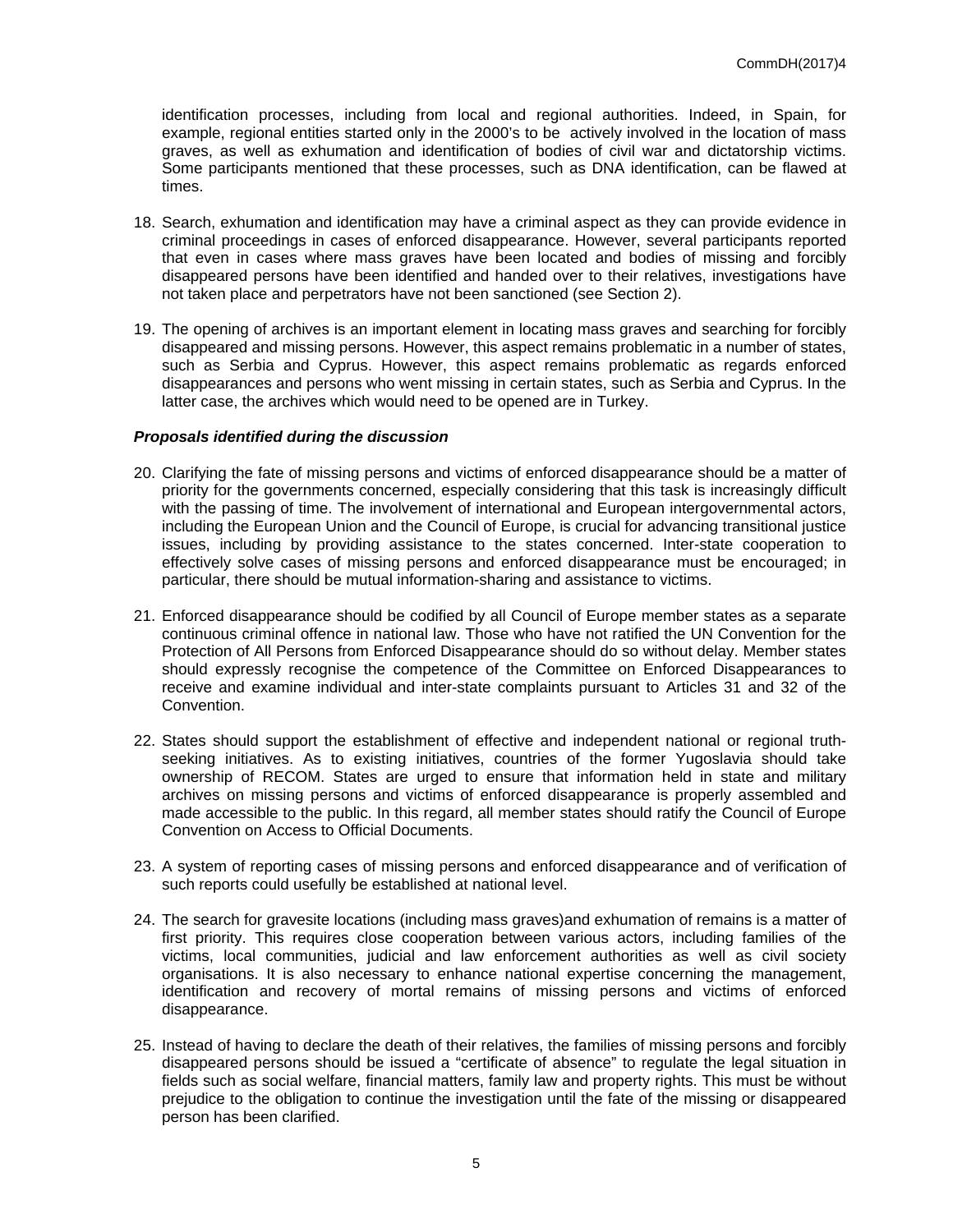## **II. Eradicating impunity and ensuring reparation for the victims**

26. Impunity for crimes of enforced disappearance goes hand in hand with impunity for other serious human rights violations and results in the recurrence of violations. Impunity sometimes has old roots, notably when past violations have not been acknowledged by the states concerned. Some participants recalled the important relation between justice, peace and reconciliation.

## *Prosecution and punishment of perpetrators*

- 27. As briefly evoked above, location of mass graves and exhumation of bodies do not always result in the opening of investigations and the sanctioning of perpetrators. Even where an investigation is launched there have been several flaws that were highlighted by the participants and have impeded the effectiveness of the proceedings.
- 28. First, the qualification of the crime is often not adequate because of improper definition in legislation (see Section 1) and the scope of prosecution is limited: in some situations, the systematic and/or widespread character of enforced disappearances is not considered.
- 29. Second, cases may be closed due to statutes of limitation after lengthy investigations. In some cases, participants pointed to the long time that elapsed from the moment of disappearances, putting into question the genuine will of state authorities to examine cases. For example, in Belarus, over 20 years passed since the disappearance of political opponents and the relatives complained of the investigations' ineffectiveness. In Turkey, a large portion of the investigations into cases of enforced disappearance that occurred in the 1990's already reached the 20-years statute of limitation, or will soon do so. Participants also raised excessively lengthy trials. The UN WGEID assessed that the qualification of any instance of enforced disappearance as not being subjected to statutes of limitation is a concrete guarantee against impunity.<sup>9</sup> In any case, pursuant to international law, even for those states that apply a statute of limitation, in cases of enforced disappearance it must be of long duration and proportionate to the extreme seriousness of the offence. In particular, taking into account the continuous nature of the offence, the statute of limitation runs only from the moment when the offence ceases, i.e. when the fate and whereabouts of the victim are established with certainty.
- 30. Besides the statutes of limitations, other impediments to investigating crimes of enforced disappearance put forward by the authorities may be: amnesty laws, death of perpetrators, death of victims or a situation of conflict (e.g. Ukrainian authorities have not investigated enforced disappearances in territories which fall out of their control).
- 31. Third, participants referred to the reluctance of certain authorities to punish members of the state executive for these crimes. In some instances, those investigating the crimes are sometimes the direct perpetrators or close to them, impeding the independence and impartiality of the investigation process. It has also appeared difficult to launch investigations on the basis of command responsibility and thus to bring senior officials to account.
- 32. As a result, perpetrators are not held to account, while some of them even continue to serve in law enforcement, security or military structures. Several participants pointed to the lack of vetting processes for those serving in state structures. In some cases, victims come across their perpetrators in their everyday life.
- 33. Another concern relates to the lack or very slow implementation by respondent states of the judgments of the European Court in cases of missing persons and enforced disappearance, thus failing to fulfil their obligations under the European Convention on Human Rights. It appears that

[Report](https://documents-dds-ny.un.org/doc/UNDOC/GEN/G10/179/54/PDF/G1017954.pdf?OpenElement) of the UN Working Group on Enforced or Involuntary Disappearances, Best practices on enforced disappearances in domestic criminal legislation, A/HRC/16/48/Add.3, 28 December 2010, paragraph 55.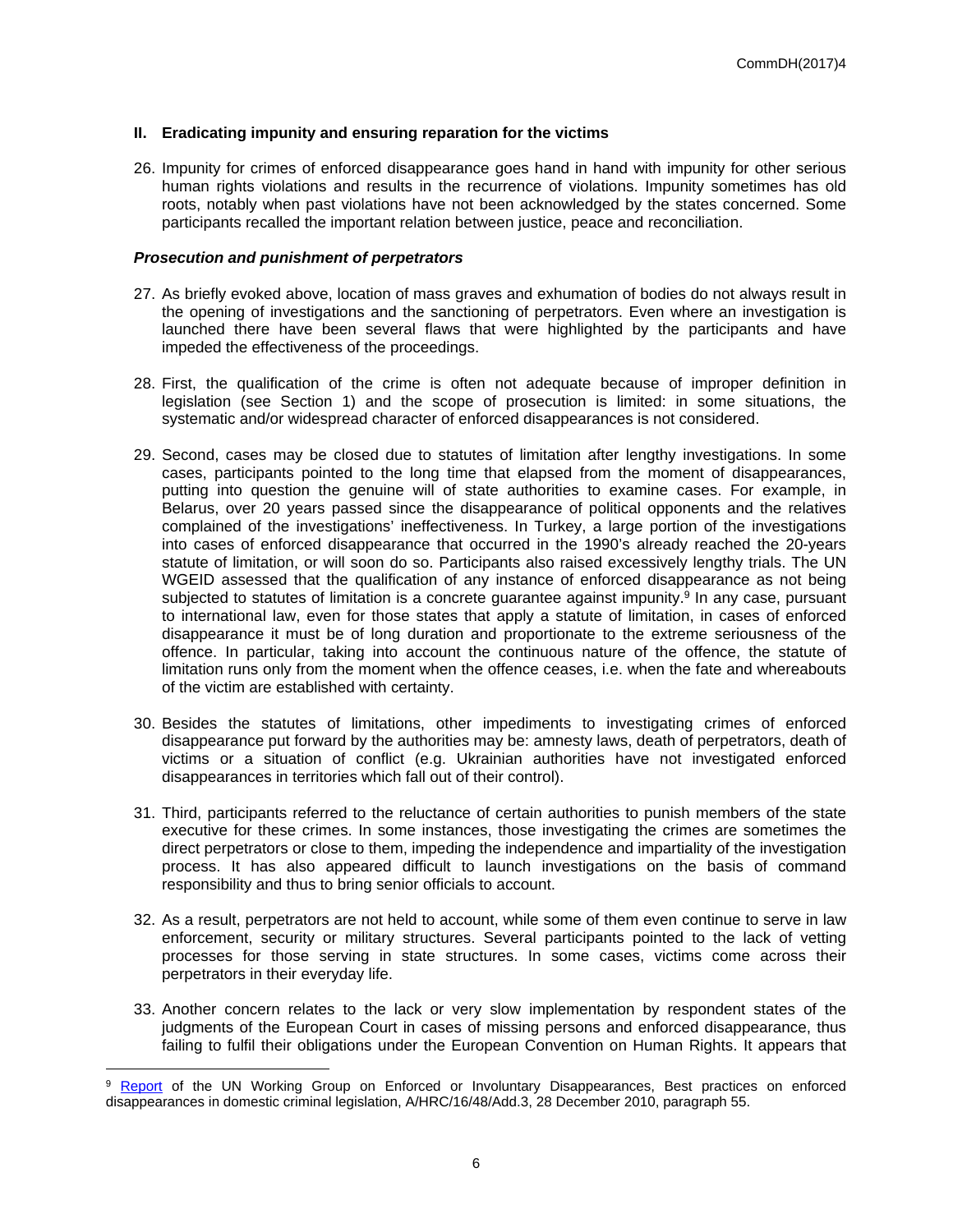states, such as the Russian Federation and Turkey, which were found to have committed violations by the Strasbourg Court on a number of cases, have not carried out effective investigations following the judgments.

34. One participant highlighted the importance of applying the principles of universal jurisdiction for crimes under international law to cases of enforced disappearance. For example, as a result of an investigation opened by Argentina into crimes against humanity in Spain on the basis of the universal jurisdiction principle, exhumations were carried out and remains of disappeared persons were returned to the families.

## *Support and reparation for victims of enforced disappearance*

- 35. Much remains to be done for missing persons, victims of enforced disappearance and their families. Many participants noted that the level of protection for witnesses and victims of enforced disappearance remains insufficient. Instances of intimidation and pressure against witnesses and victims were documented, including in the course of investigations. Corresponding programmes are not adequately resourced and staffed. In Bosnia and Herzegovina, a witness support project initiated by NGOs, aiming to establish institutional networks with the participation of various stakeholders (e.g. prosecutor's offices, courts, police, centre for social welfare, etc.), is blocked in one part of the country.
- 36. Participants reported that in certain cases victims of enforced disappearance and their families did not have adequate access to the investigation case file and they were not sufficiently informed about the process. One participant mentioned that the transfer of investigations to a location other than the one where the enforced disappearance took place impeded participation in the proceedings by relatives and lawyers of the victims.
- 37. In many states, there are no adequate legal provisions on the reparation for victims of enforced disappearance. In Serbia, for example, according to the Law on Civilian Victims of War, those who suffered harm from Serbian forces cannot obtain reparation.<sup>10</sup> It appears that in several Council of Europe member states, there is a differential treatment between military victims and civilian victims of war.

## *Proposals identified during the discussion*

- 38. Concerned states should do their utmost to clarify the circumstances of cases of missing persons and enforced disappearance. They must be committed to combating impunity for perpetrators of those crimes by conducting effective investigations into the cases, identifying those responsible, and prosecuting and sanctioning them. The continuous nature of the crime of enforced disappearance must be duly taken into account, and no statutory limitation shall apply to crimes against humanity, irrespective of the date of their commission. The states concerned must ensure that families of missing persons and victims of enforced disappearance are involved in investigations into cases concerning their loved ones and are regularly informed about the progress made in those cases.
- 39. Respondent states should fully and promptly execute the Strasbourg Court's judgments, notably those concerning cases of missing persons and enforced disappearance. National Human Rights Institutions could be more active in this regard.
- 40. Law enforcement officials, judges and lawyers should be trained on the importance of combating impunity, as well as standards, legal obligations and good practices related to cases of enforced disappearance.

<sup>&</sup>lt;sup>10</sup> [Report](http://www.coe.int/en/web/commissioner/country-report/serbia/-/asset_publisher/mLRlkOZweJs0/content/serbia-impunity-for-war-crimes-discrimination-and-lack-of-media-freedom-hamper-human-rights-progress?inheritRedirect=false&redirect=http%3A%2F%2Fwww.coe.int%2Fen%2Fweb%2Fcommissioner%2Fcountry-report%2Fserbia%3Fp_p_id%3D101_INSTANCE_mLRlkOZweJs0%26p_p_lifecycle%3D0%26p_p_state%3Dnormal%26p_p_mode%3Dview%26p_p_col_id%3Dcolumn-1%26p_p_col_pos%3D1%26p_p_col_count%3D2) by Nils Muižnieks, Council of Europe Commissioner for Human Rights, following his visit to Serbia from 16 to 20 March 2015, paragraph 29.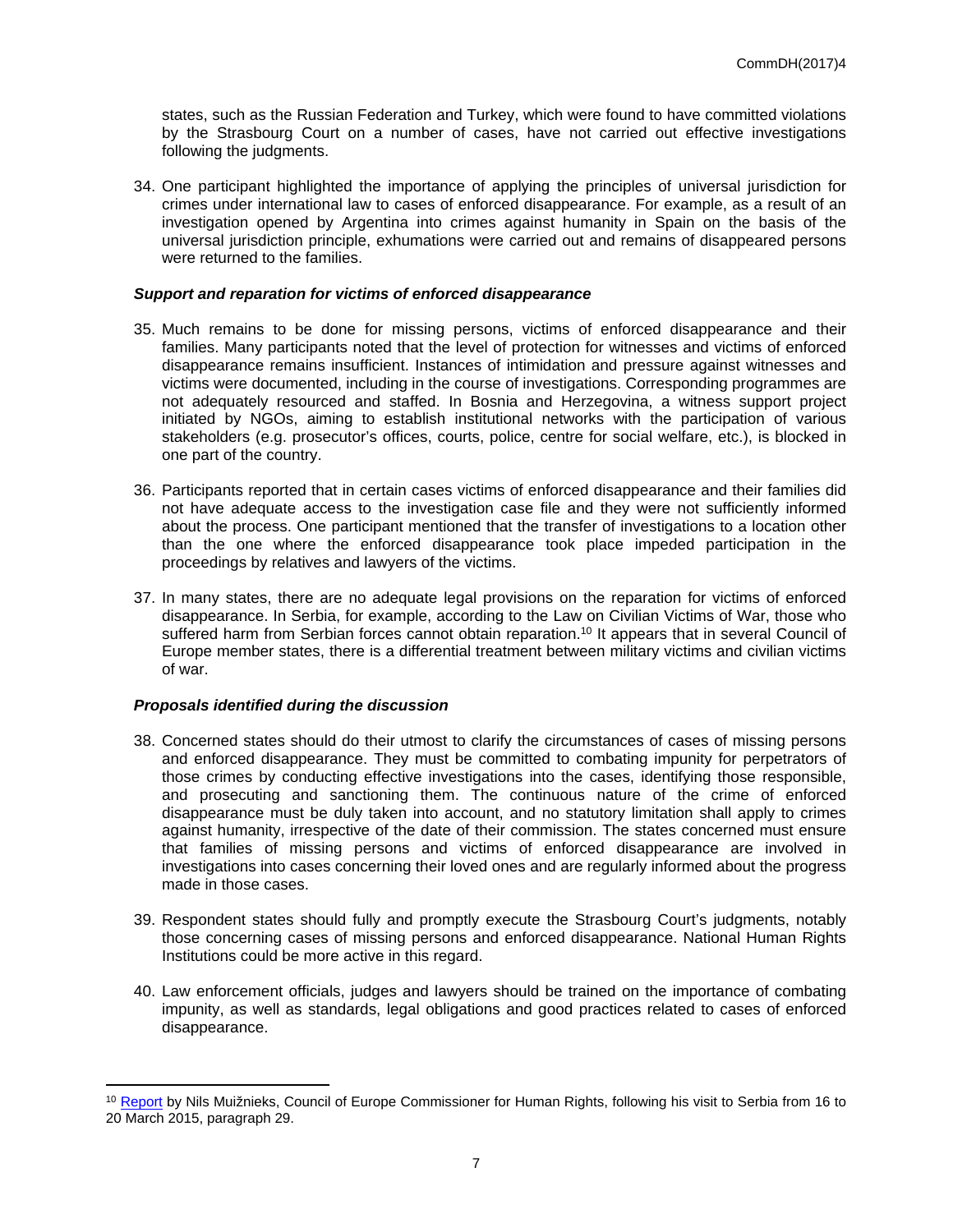- 41. The application of the universal jurisdiction principle to international crimes could be considered in relation to cases of enforced disappearance, as it may contribute to identifying and punishing perpetrators.
- 42. The states concerned must provide the families of missing persons and victims of enforced disappearance with the necessary legal, psychological and social assistance, and must guarantee that victims of enforced disappearance receive prompt, fair and adequate reparation, including compensation, restitution, rehabilitation, satisfaction and guarantees of non-repetition. Moreover, states must adopt adequate measures to ensure protection from ill-treatment, reprisals and intimidation for all witnesses and relatives of missing persons and victims of enforced disappearance, their defence counsels, as well as all persons participating in the investigation of complaints.

#### **III. The situation of human rights defenders working on issues related to missing persons, enforced disappearances and transitional justice**

## *The vital work of human rights defenders in protecting rights and obtaining redress*

- 43. Civil society actors, including human rights organisations and defenders, are crucial to human rights, democracy and the rule of law. If they are not able to operate, then these values and standards are under threat. These actors perform essential tasks in: making the human rights system function by bringing complaints before domestic and international mechanisms; helping victims of human rights violations to access remedies and obtain other forms of support and reparation; advocating for changes in policy and legislative frameworks and their implementation; and raising public awareness on human rights. In some cases, NGOs and individual human rights defenders are the only recourse for victims and vulnerable persons.
- 44. Associations of relatives of missing persons or victims of enforced disappearance as well as human rights NGOs play a vital role in establishing the facts and pursuing justice, including by advocating for the adoption of adequate legislation, contributing to the search and identification of remains, providing legal and psychological aid to victims and engaging in peace-building processes. In Bosnia and Herzegovina for example, NGOs contributed to the drafting and adoption of the Law on Missing Persons. NGOs of the countries of the former Yugoslavia launched the RECOM initiative, which still awaits state support (see Section 1). In Serbia, the national strategy for war crimes prosecution took into account the input provided by NGOs working in this field. In Cyprus, civil society actors from different communities participate in uncovering the location of bodies and mass graves. In Ukraine, on both sides of the contact line, relatives of missing persons, nongovernmental human rights organisations and volunteer groups deploy significant efforts to search for missing and forcibly disappeared persons.<sup>11</sup>
- 45. In situations of armed conflict or acute crisis, human rights defenders play an essential role in documenting human rights violations and helping victims.

## *Obstacles to the work of human rights defenders*

46. The situation and work of human rights defenders are negatively affected by various trends in Europe. Obstacles may take the form of: legal and administrative restrictions impending the registration of human rights organisations and their access to funding; burdensome financial and reporting requirements; judicial harassment; smear campaigns, threats and intimidation; abusive control and surveillance; confiscation and destruction of working materials; unlawful arrest or detention; ill-treatment; enforced disappearance and death. The absence of effective investigations into violations committed by state and non-state actors against human rights defenders targeted because of their human rights work remains a major problem.

<sup>11</sup> [Report](http://www.coe.int/en/web/commissioner/-/to-prevent-further-human-suffering-in-the-east-of-ukraine-the-rule-of-law-has-to-be-re-established?inheritRedirect=true&redirect=%2Fen%2Fweb%2Fcommissioner%2Fcountry-report%2Fukraine) following the Commissioner's visit to Ukraine from 21 to 25 March 2016, paragraph 43.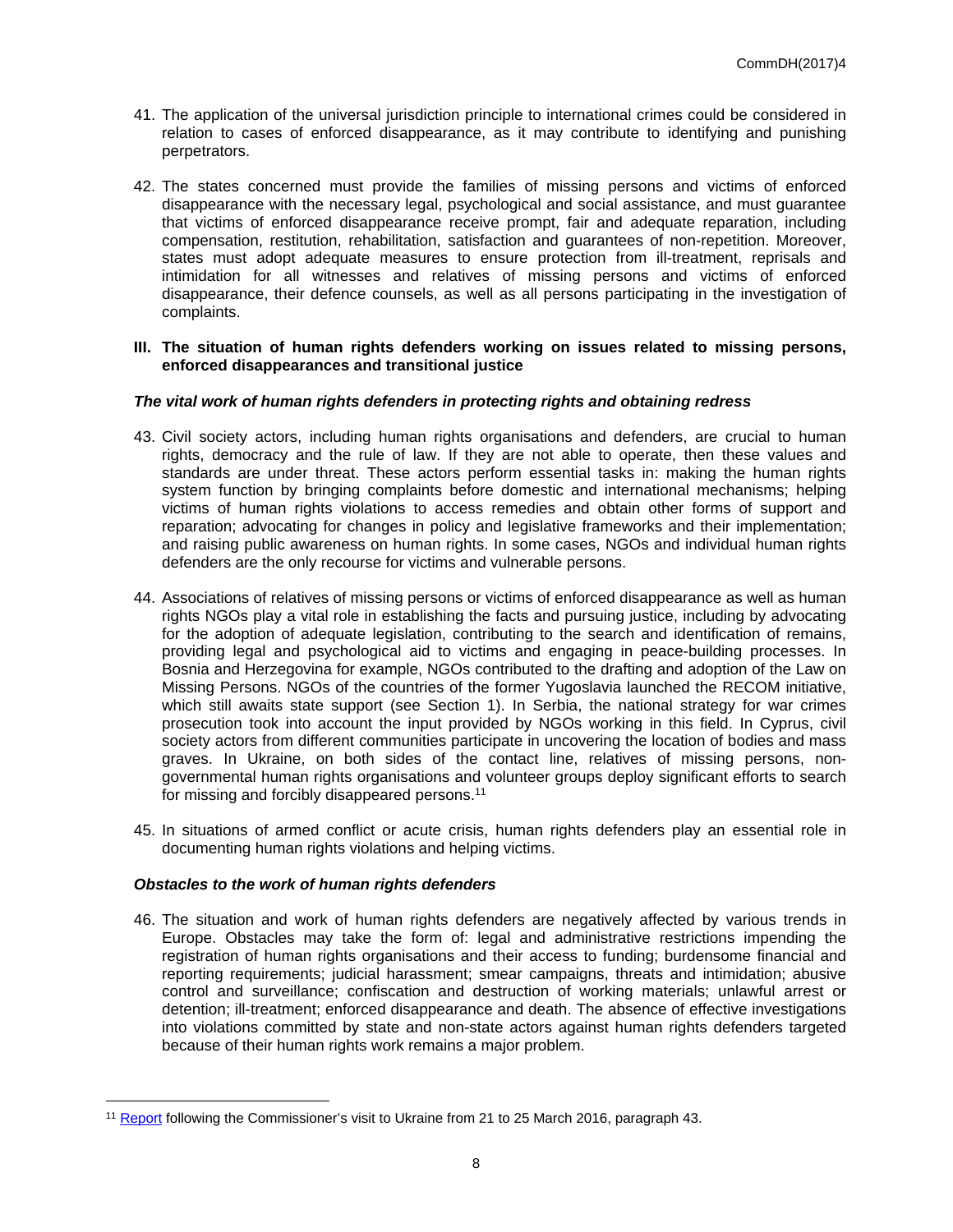- 47. Human rights defenders and organisations working on missing persons, enforced disappearances and transitional justice issues, including in conflict and post-conflict contexts, face intimidation, threats, attacks, reprisals and even enforced disappearance, as they challenge the mainstream national narrative in their community or country. For example, the Russian NGO Committee Against Torture and the Joint Mobile Group which are active in combating impunity and in following cases of missing persons and enforced disappearance in the North Caucasus in the Russian Federation, in particular in Chechnya, were subjected to numerous physical attacks in recent years. The Committee Against Torture and the Joint Mobile Group started to operate in the region under strained conditions, notably following the murder of human rights defender Natalia Estemirova in 2009. These actors are furthermore under pressure due to the implementation of the so-called Foreign Agents Law which affected many human rights NGOs and defenders – some of them closed down, others are the object of inspections, sanctions and smear campaigns.<sup>12</sup> More generally, in several European countries, human rights organisations and defenders receiving foreign funding are increasingly targeted.
- 48. Human rights defenders face major difficulties in accessing areas affected by on-going violence, such as South Eastern Turkey, or by an armed conflict as is currently the case in the East of Ukraine. Some participants referred to the obstacles that human rights defenders encounter while working on cases of enforced disappearance in Crimea. Turkish human rights defenders cannot work anymore in the field on cases of enforced disappearance that occurred in the 1990's, for example in order to locate mass graves, as the concerned area is currently the theatre of serious tension. In situations of violence or conflict, the national narrative becomes more aggressive in society. This puts human rights defenders, notably those critical of the government or advocating for peace, in a vulnerable position. Participants reported that human rights NGOs and defenders are more and more targeted by/through government-supported NGOs (GONGOs) and progovernment media.
- 49. In several instances, participants referred to difficulties that they face in participating in consultation and decision-making processes. It appears that their input and recommendations are often not considered when authorities are elaborating policies, laws and institutions concerning missing persons and enforced disappearances. For example, it was pointed out that the cooperation between the Serbian authorities and relevant NGOs was not effective in the field of improving victims' rights, notably concerning the drafting of the Law on Rights of Veterans, Disabled Veterans, Civilian Disabled War Victims and their Family Members.<sup>13</sup>

## *Proposals identified during the discussion*

- 50. Member states must meet their obligations to protect human rights defenders and ensure an enabling environment for their work, free from intimidation and pressure. These obligations are recalled in the 1998 [UN Declaration](http://daccess-dds-ny.un.org/doc/UNDOC/GEN/N99/770/89/PDF/N9977089.pdf?OpenElement) on human rights defenders and the 2008 [Declaration](https://wcd.coe.int/ViewDoc.jsp?id=1245887&Site=CM&BackColorInternet=9999CC&BackColorIntranet=FFBB55&BackColorLogged=FFAC75) of the Council of Europe Committee of Ministers to improve the protection of human rights defenders and promote their activities. Further, Article 24, paragraph 7, of the Convention establishes that states shall "guarantee the right to form and participate freely in organisations and associations concerned with attempting to establish the circumstances of enforced disappearances and the fate of disappeared persons, and to assist victims of enforced disappearance".
- 51. Human rights defenders and NGOs should be able to participate meaningfully in consultation and decision-making processes on the basis of their field experience and expertise, in order for them to fulfil their role of watchdogs in democratic societies. Effective procedures and practices should be established in this respect.

<sup>12</sup> [Third party intervention](https://wcd.coe.int/com.instranet.InstraServlet?command=com.instranet.CmdBlobGet&InstranetImage=2908135&SecMode=1&DocId=2369626&Usage=2) by the Commissioner for Human Rights, Svetlana Khusainovna Estemirova against the Russian Federation, Application No. 42705/11, 14 March 2016, paragraphs 17 to 27.

<sup>&</sup>lt;sup>13</sup> [Report](http://www.coe.int/en/web/commissioner/country-report/serbia/-/asset_publisher/mLRlkOZweJs0/content/serbia-impunity-for-war-crimes-discrimination-and-lack-of-media-freedom-hamper-human-rights-progress?inheritRedirect=false&redirect=http%3A%2F%2Fwww.coe.int%2Fen%2Fweb%2Fcommissioner%2Fcountry-report%2Fserbia%3Fp_p_id%3D101_INSTANCE_mLRlkOZweJs0%26p_p_lifecycle%3D0%26p_p_state%3Dnormal%26p_p_mode%3Dview%26p_p_col_id%3Dcolumn-1%26p_p_col_pos%3D1%26p_p_col_count%3D2) by Nils Muižnieks, Council of Europe Commissioner for Human Rights, following his visit to Serbia from 16 to 20 March 2015, paragraph 30. [Letter](https://wcd.coe.int/ViewDoc.jsp?p=&Ref=CommDH(2016)34&Language=lanEnglish&direct=true) from the Council of Europe Commissioner for Human Rights, Nils Muižnieks, to Aleksandar Vulin, Minister for Labour, Employment, Veterans and Social Affairs of Serbia, concerning the issue of reparations to victims of wartime crimes, September 2016.